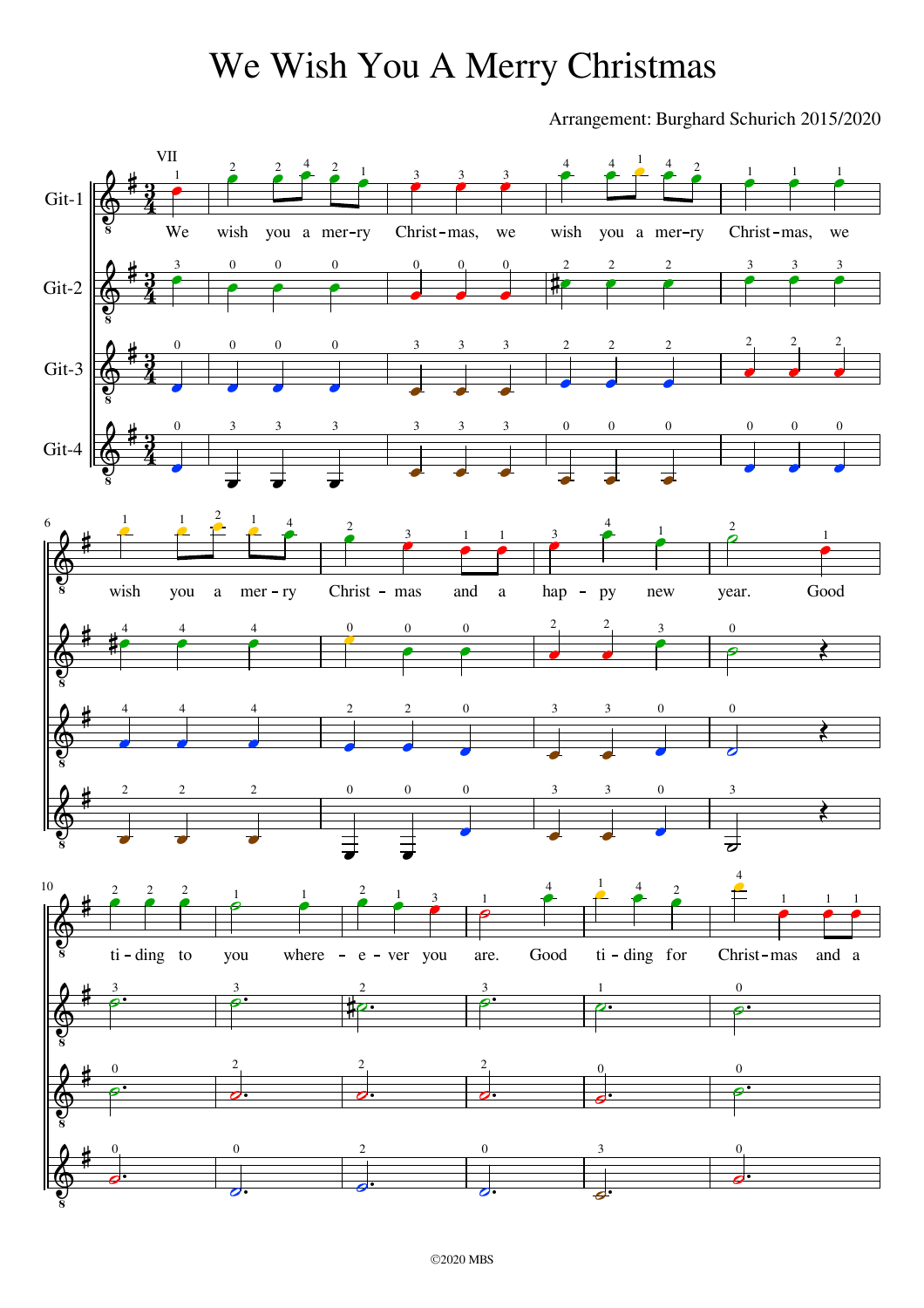



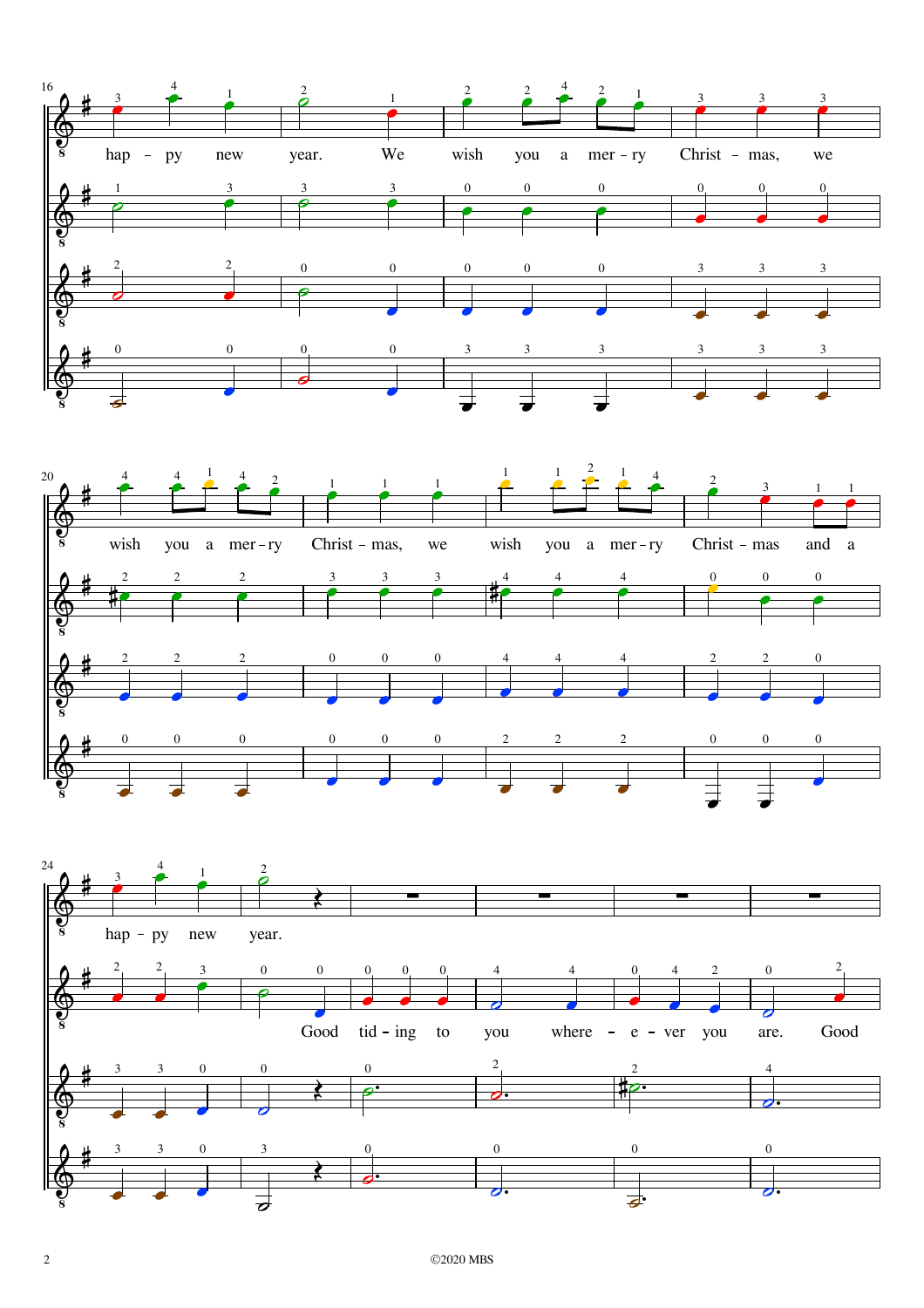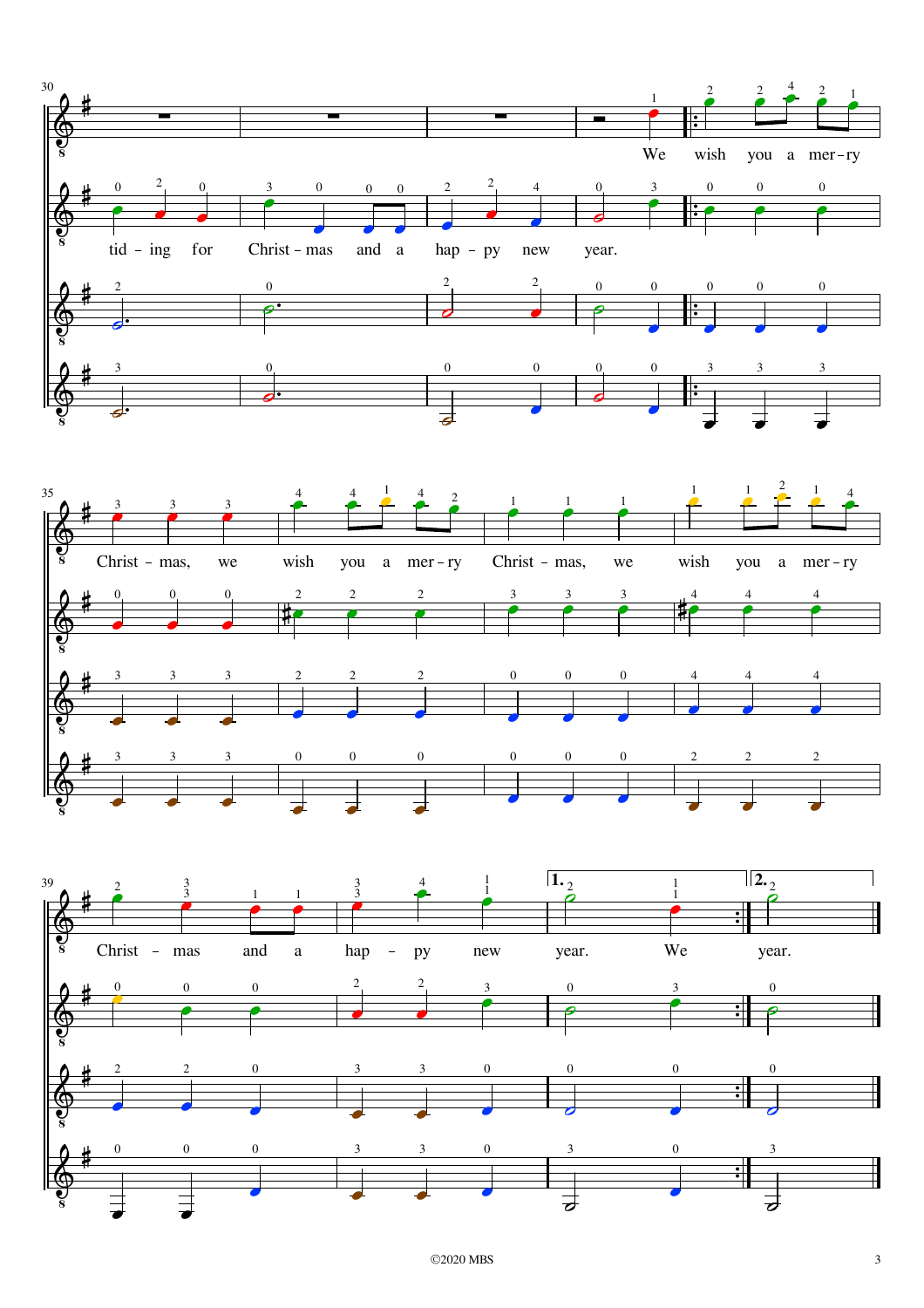## Git-1 We Wish You A Merry Christmas

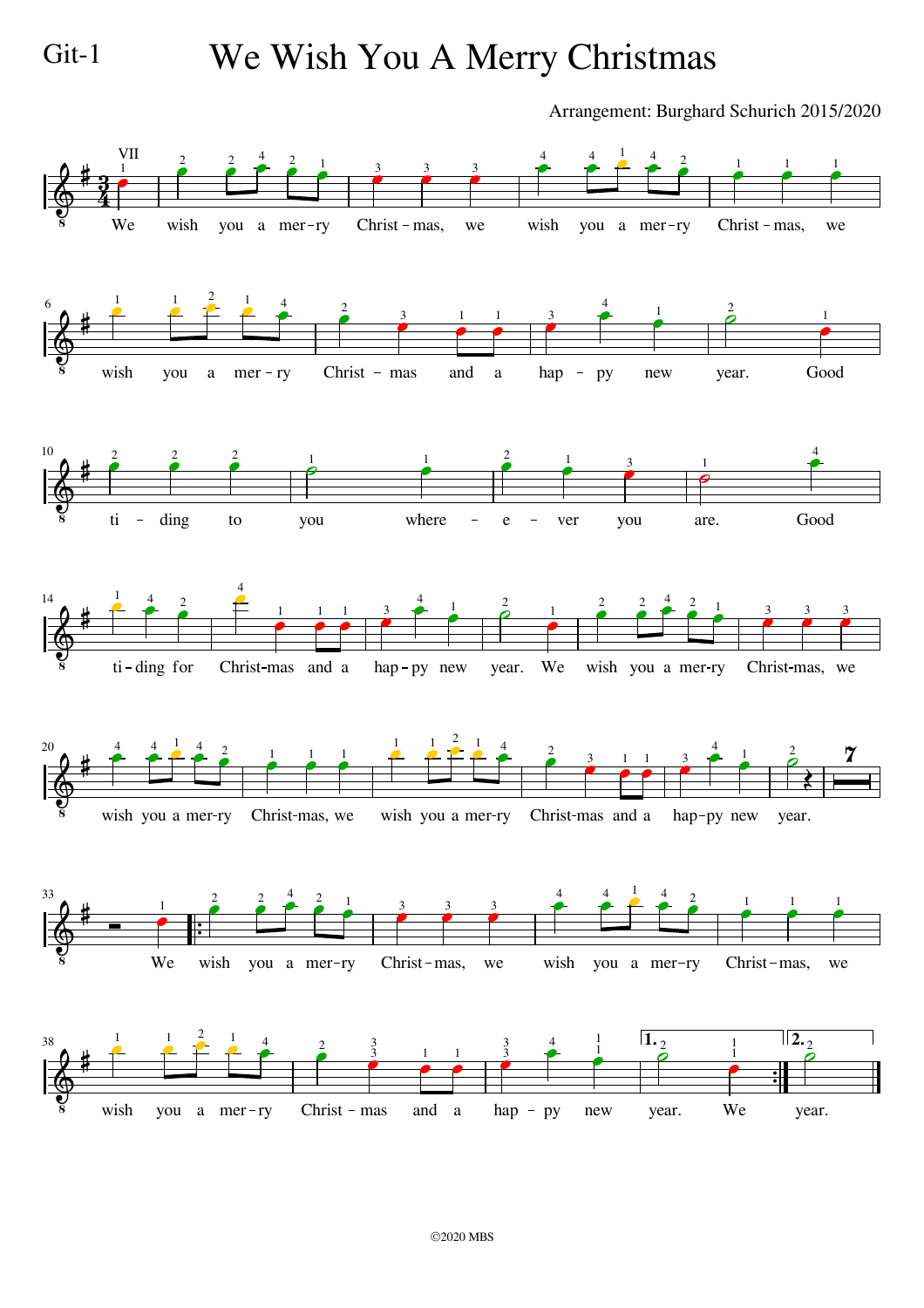#### Git-2 We Wish You A Merry Christmas

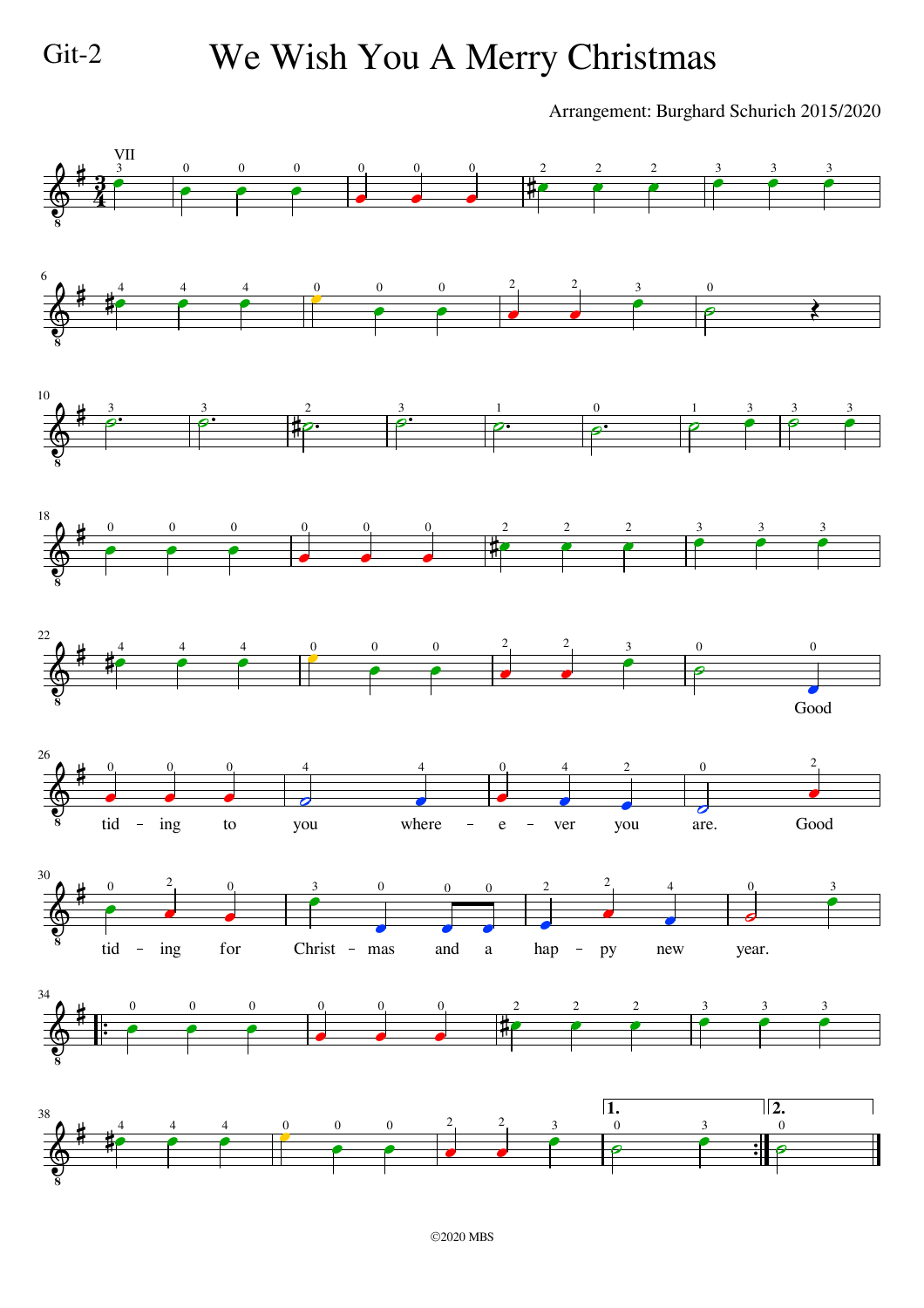# Git-3 We Wish You A Merry Christmas